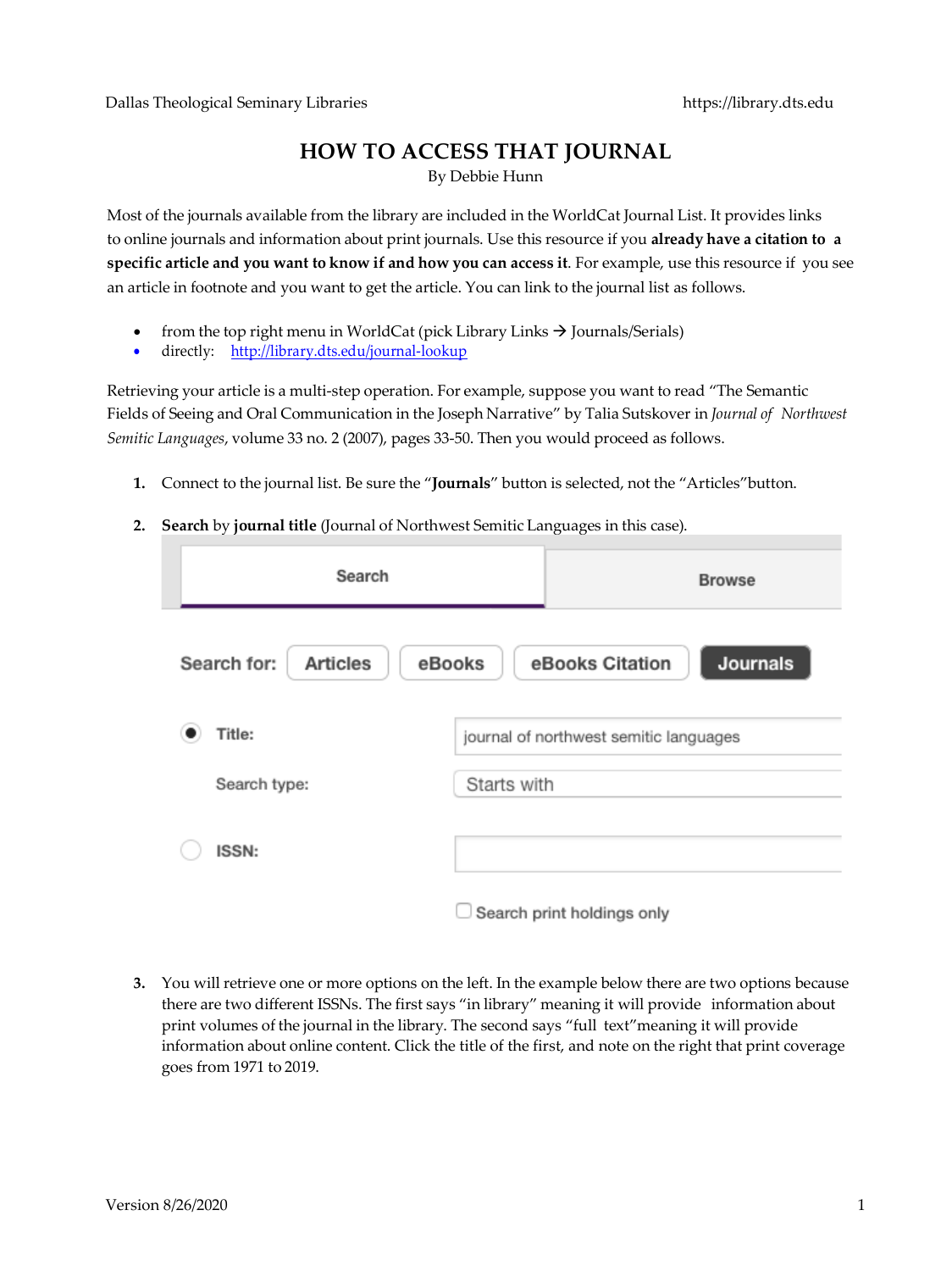| Search                                                                                                    | Browse                                                                               |                                             |                                              |                                                                                        |
|-----------------------------------------------------------------------------------------------------------|--------------------------------------------------------------------------------------|---------------------------------------------|----------------------------------------------|----------------------------------------------------------------------------------------|
| 4 Edit search                                                                                             |                                                                                      |                                             |                                              |                                                                                        |
| Journal of northwest semitic languages<br>Journal, Magazine<br>æ<br>ISSN: 0085-2414<br>In library (1)     |                                                                                      | A                                           | Journal, Magazine<br>æ<br>ISSN:0085-2414     | <b>O</b> Close Item Detail<br>Journal of northwest semitic languages                   |
| <b>INFO</b><br>Journal of Northwest semitic languages<br>eJournal, eMagazine<br>÷<br>o<br>ISSN: 0259-0131 |                                                                                      | E)<br>Print copies at your library          |                                              |                                                                                        |
| Full text (1)                                                                                             |                                                                                      | VIEW FULL<br><b>TEXT</b>                    | <b>Available from</b><br><b>Turpin Print</b> | Journal: Journal of northwest semitic languages C<br>Collection: Turpin Print Journals |
| Language:<br>Englis c<br>website                                                                          | <b>Library Links</b><br>Account<br><b>Details</b><br><b>DTS Libraries</b><br>Sign In | <b>BROWSE</b><br><b>RELATED</b><br>ARTICLES | Journals <sup>[7]</sup>                      | Coverage: 1971~2019                                                                    |

**4.** Click the title of the second record on the left to see the options under it. In the image below we see online coverage runs from 2000 to present.

| Search                                                 | <b>Browse</b>                          |                                       |                                 |                                                           |                            |  |
|--------------------------------------------------------|----------------------------------------|---------------------------------------|---------------------------------|-----------------------------------------------------------|----------------------------|--|
| <b>4 Edit search</b>                                   |                                        |                                       |                                 |                                                           |                            |  |
| Journal, magazine<br>ISSN: 0085-2414<br>In library (1) | Journal of northwest semitic languages | 0                                     | languages<br>eJournal/eMagazine | Journal of Northwest semitic                              | <b>O</b> Close Item Detail |  |
|                                                        | Journal of Northwest semitic languages | <b>INFO</b>                           | ISSN:0259-0131                  |                                                           |                            |  |
| eJournal/eMagazine<br>ISSN: 0259-0131<br>Full text (1) |                                        | £3<br><b>VIEW FULL</b><br><b>TEXT</b> |                                 | Full text availability for this item                      |                            |  |
| Language:<br>Čeština Deutsch English Español           |                                        | 0                                     | Full Text                       | Journal: Journal of Northwest semitic languages C         |                            |  |
|                                                        |                                        |                                       | Available                       | Collection: Turpin Sabinet Religion                       |                            |  |
|                                                        |                                        |                                       |                                 | Coverage: 2000~present; volume:26~present;issue:1~present |                            |  |
| Français Italiano Mãori Nederlands                     |                                        | IN LIBRARY                            |                                 |                                                           |                            |  |
| Português Svenska 日本語 한국어                              |                                        |                                       |                                 | Report a problem accessing this item:                     |                            |  |

**5.** Each element of a list you generate on the right includes the date range of the full-text articles for the journal in that database. Check your citation to see if the article is available from the library. "The Semantic Fields of Seeing and Oral Communication in the Joseph Narrative" is in Sabinet and in the Turpin print collection. Click the journal title in the Sabinet record rather than the name of the collection.

| Full Text Available | Journal: Journal of Northwest semitic languages L'        |
|---------------------|-----------------------------------------------------------|
|                     | Collection: Turpin Sabinet Religion                       |
|                     | Coverage: 2000~present; volume:26~present;issue:1~present |